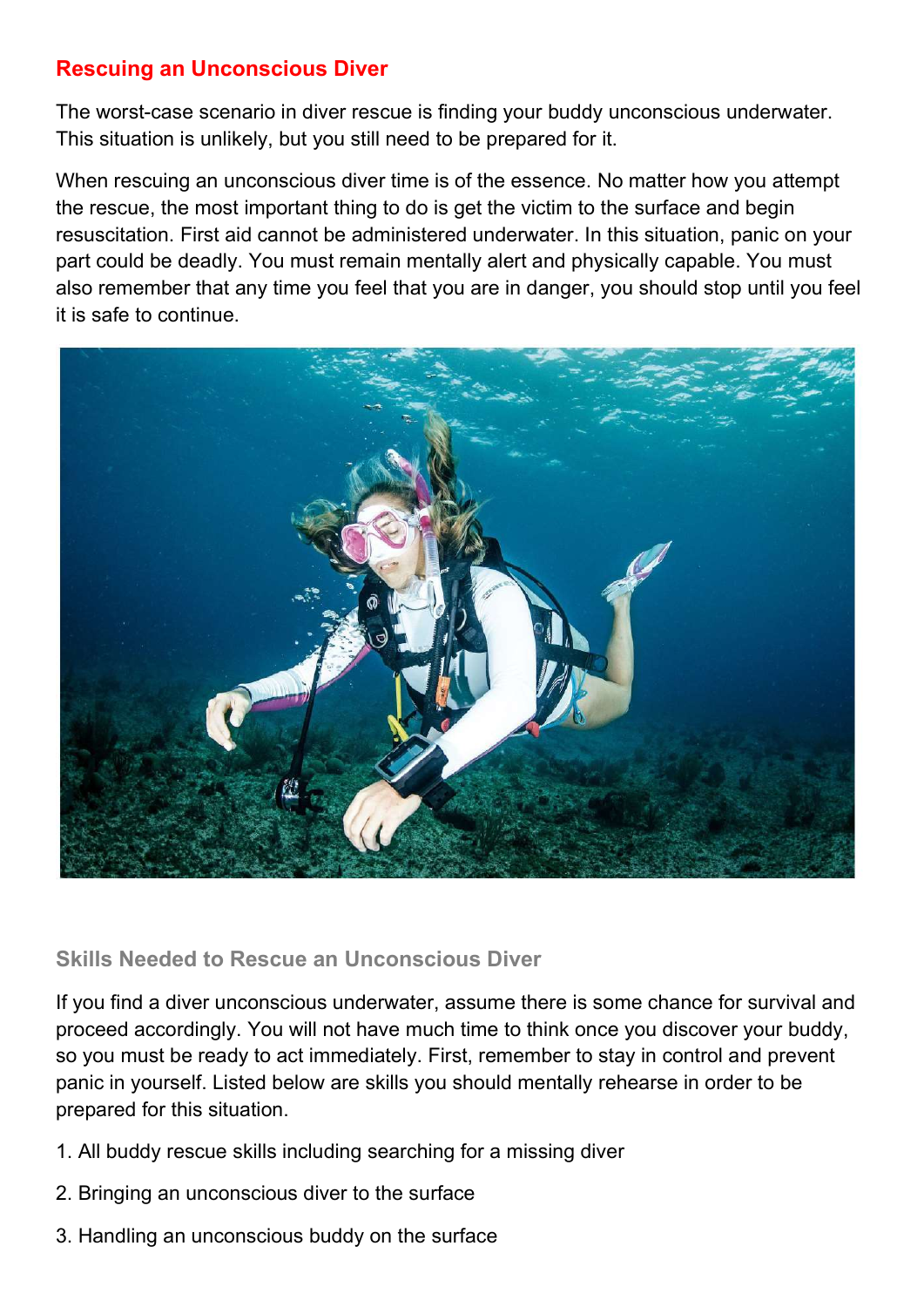- 4. Transporting an unconscious buddy to boat or shore
- 5. Getting an unconscious buddy onto the boat or shore

## Bringing an Unconscious Buddy to the Surface

When bringing your buddy to the surface, you need to do it as quickly as possible. Use positive buoyancy to get both you and the victim to the surface. By using buoyancy, you decrease your chance of becoming fatigued. Dragging a victim while ascending can be physically exhausting.

One method is to remove the unconscious diver's weights, then control the ascent with your buoyancy compensator. This allows you to let the victim free-float to the surface if you must let go to control yourself or your rate of ascent.

### Handling an Unconscious Buddy on the Surface

When you arrive at the surface, achieve positive buoyancy for both of you. Conserve your energy for your return to the boat or shore. Again, stay in mental control, using deep breathing to relax.

Immediately check the victim's ABCs: open the victim's Airway, check for Breathing, and check the Circulation to see if a pulse is present. All of these indicators will help determine how fast you must work and how quickly you'll need to get outside help.

If you are wearing gloves, remove them before checking for vital signs, and if you are wearing a dry suit with seals at the wrists, your sense of feeling may not be delicate enough to detect a pulse.



# Transporting an Unconscious Buddy to the Shore or Boat

The decision on how long to spend helping your buddy in the water should be based on his/ her vital signs.

If the victim has no pulse or heartbeat, it is pointless to attempt any in-water resuscitation. You should get the victim out of the water as quickly as possible so you can perform adequate CPR.